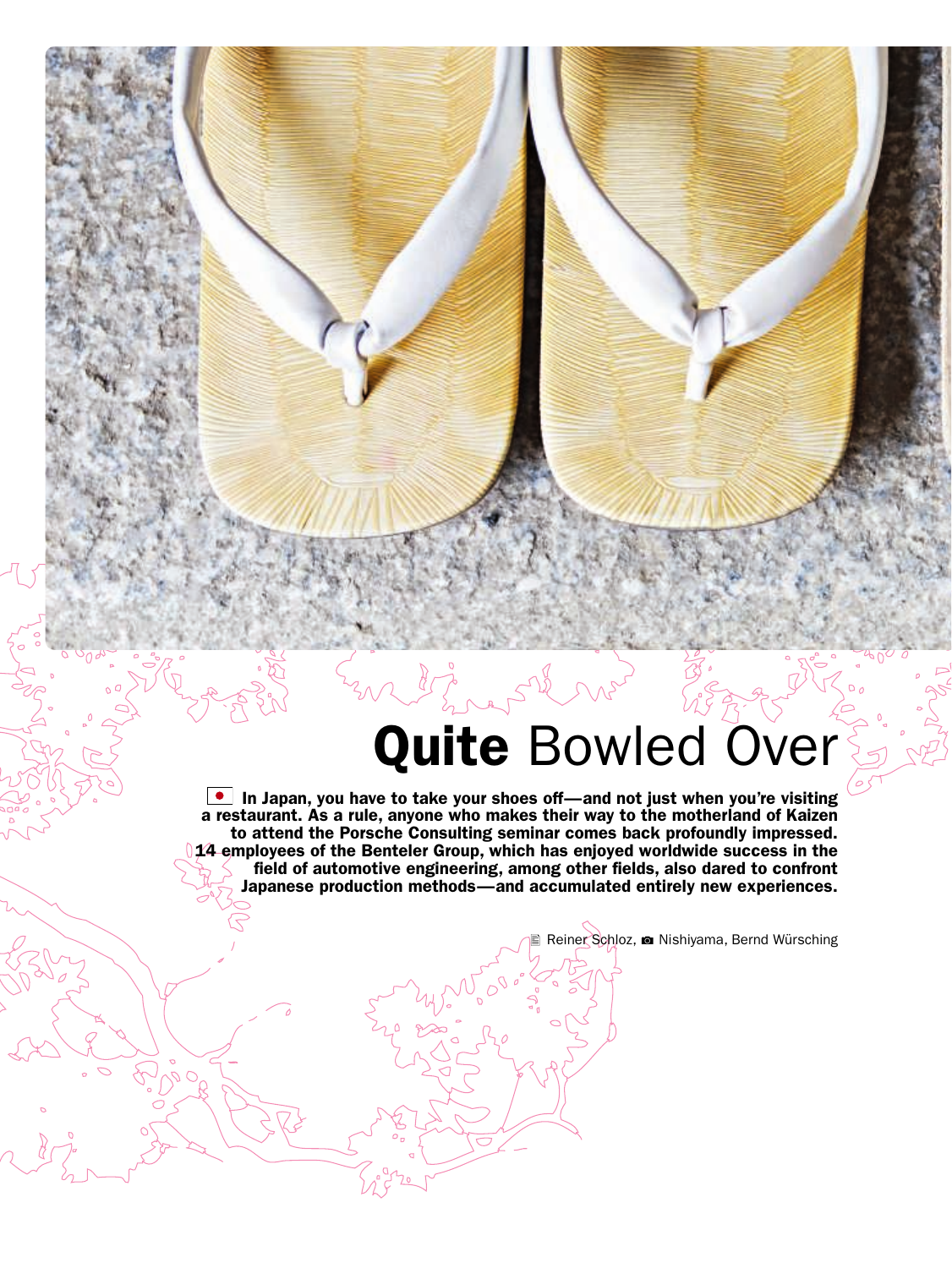

It is not true that Japan and Europe have absolutely nothing in common. As in tradition-conscious Great Britain, Japanese traffic drives on the left, the legal system has many parallels with the German justice system, and this winter the inhabitants of the island of Hokkaido were worried about the same thing as everyone in Europe: In Sapporo, proud venue of the 1972 Olympic Games, there was far too little snow. However, on the evening in question, as ladies in kimonos served sushi and other secrets of the ocean, along with cold noodle soup and sake, the matter in hand was a Japanese invention which has little by little also been gaining ground in Europe: Kaizen. The men, who had made themselves comfortable in their sock feet on the floor, discussed the issue vehemently. It was a day of contention, with the mood fluctuating between illhumour, uncertainty and curiosity.



Impressions from a trip to Japan: If you want to experience Kaizen, you also have to get to know the country and its people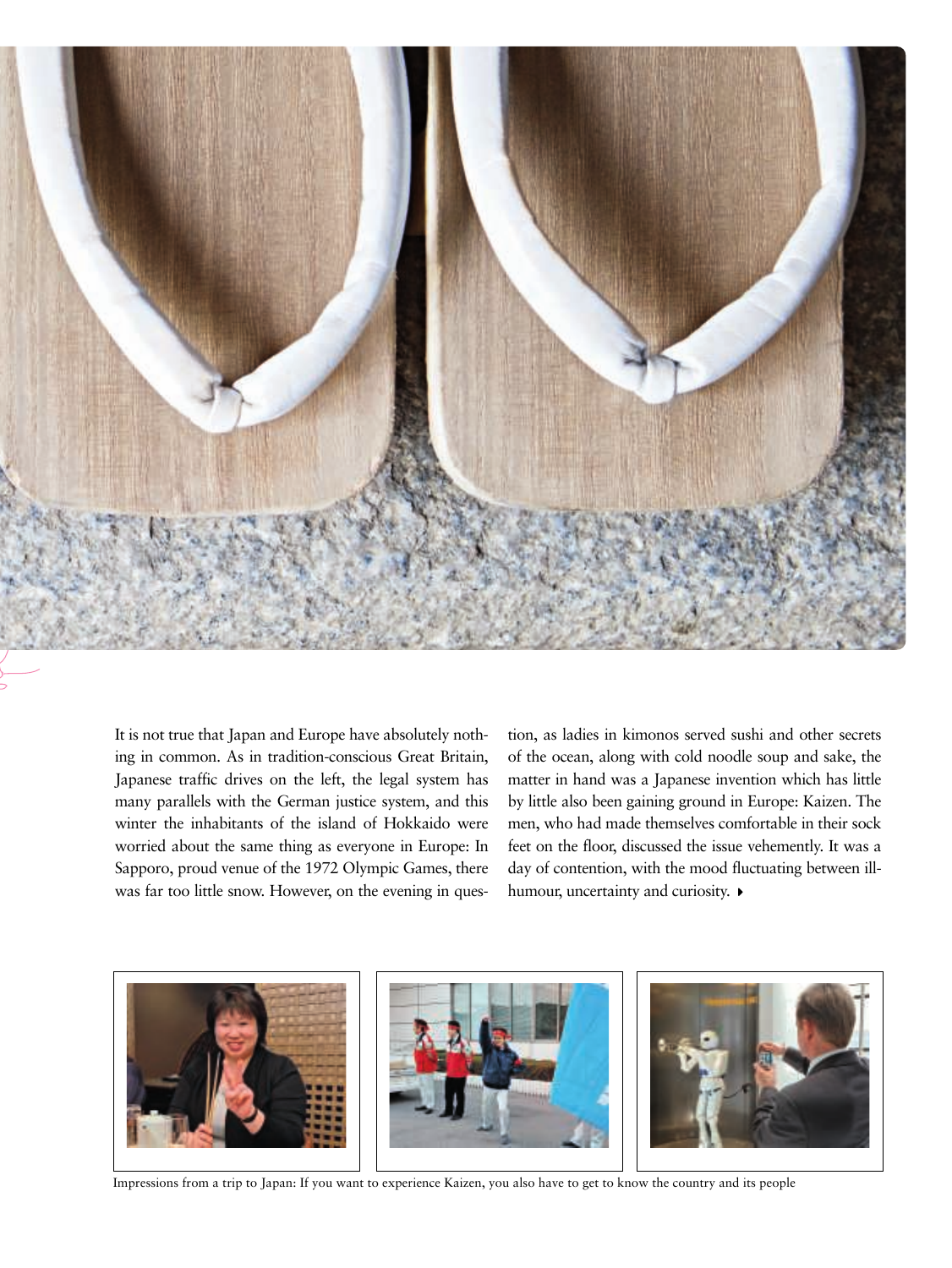The interpreters, Christoph Törring and Oliver Loidl, were kept busy. The ladies accompanying the expedition, tour leader Chieko Sato and organiser Hiromi Tanaka from Porsche Engineering in Japan, mediated as best as they could. In the early afternoon, while visiting successful Japanese automotive supplier Keihin Seimitsu Kogyo Co. Ltd. (KSK), after just under an hour's investigation, the guests from Germany, 14 executives and production specialists from the Benteler Group, had worked in two groups to put forward proposals for improving a chakuchaku production line which manufactures an aluminium gearbox part. The objective of the task was to change the production method to make it possible for two workers, instead of three as before, to make the desired number of parts. It seemed to the German guests that their proposals were not effective enough for the established Japanese Kaizen experts. Norbert Bergs, from Benteler Steel/Tube, and management spokesman, voiced a criticism which was representative of everyone's view: "Too little time and too little information to work out an optimum solution."

The advisers from Porsche Consulting are familiar with this type of discussion—and were opposed to it. Hanne Dinkel, Dietmar Kehr, Bernd Würsching and Andreas Baier remained tough, and even hit back provocatively: "Did your team work well together?" Or: "Did you really approach this in a structured manner?" And: "Did you actually concentrate on the essential points?" Keiji Fujisaki, a host and director at KSK, listened, smiled gently and wisely, and said "You must be patient." Then he and Norbert Bergs put their heads together. While the dialogue was taking place at the highest levels here, the hard work was being done just under an hour's drive north-east of Sapporo; at KSK's factory, the workers were implementing the German proposals on the production line immediately.

This was when the guests finally arrived in Japan. The hour of truth: German production specialists encountered Japanese production methods. There is a difference between resolving to strive for a non-wasteful company which implements a continuous improvement process and internalizing the philosophy and actually living in a consistent manner. The realization can be difficult, but it is instructive in any event. Bernd Würsching, who is familiar with customers' sensitivities in this strange world after twelve stays in Japan, says: "Time and again, it is remarkable how towards the end of the trip the initial scepticism changes into motivation to implement many measures back home in exactly the same way that visitors have seen them done here."



 $\bullet$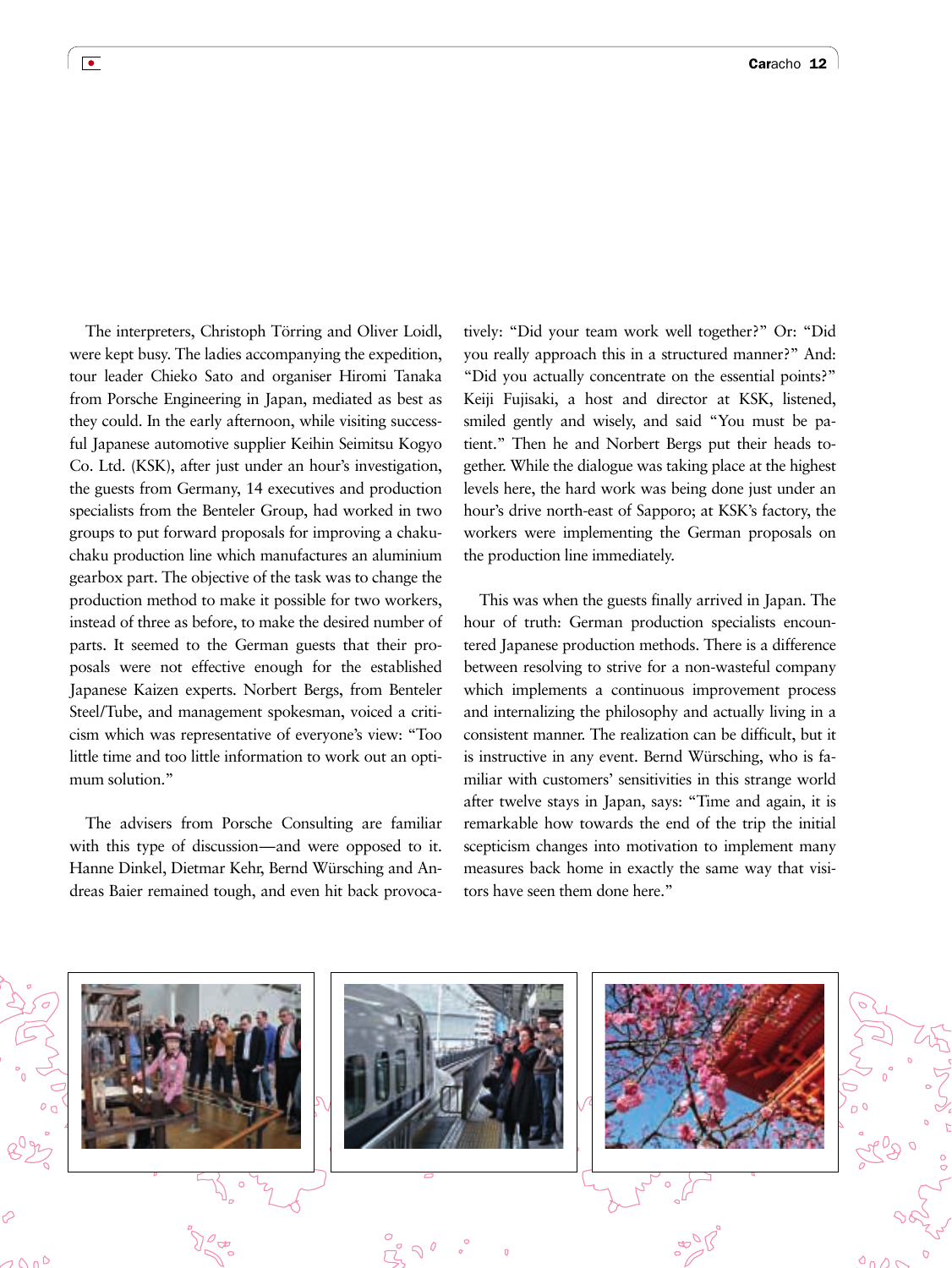## 13 Caracho



The round of introductions: Keiji Fujisaki (centre, right-hand photo) provides the German guests with a first insight into the world of KSK

The seminars in Japan are much sought after by Porsche Consulting's customers. There is great appeal in being able to experience lean production and lean management close up in the motherland of Kaizen. The doctrine of constant small changes for the better enabled its inventor, Toyota, to become the world's largest and most successful car manufacturer. Although the Toyota production system (TPS) is not ubiquitous, even in Japan, it is very widespread. In Europe, Porsche used it at the beginning of the 1990s to achieve its economic turnaround, and Porsche Consulting has been teaching its clients the recipe for success ever since—and has been bringing them back here to its roots again and again.

A cultural crash course, which also includes a visit to the spectacular heritage site of Kyoto, lasts 12 days. However, the trip mostly consists of visits to companies which are living the Kaizen ideal, and are always very proud of this. To make something like this possible, you have to have good relationships, or, best of all, real friends. Tetsuro Komaba, the owner of KSK, is a real friend of the House of Porsche. He became an earnest  $\rho$ 

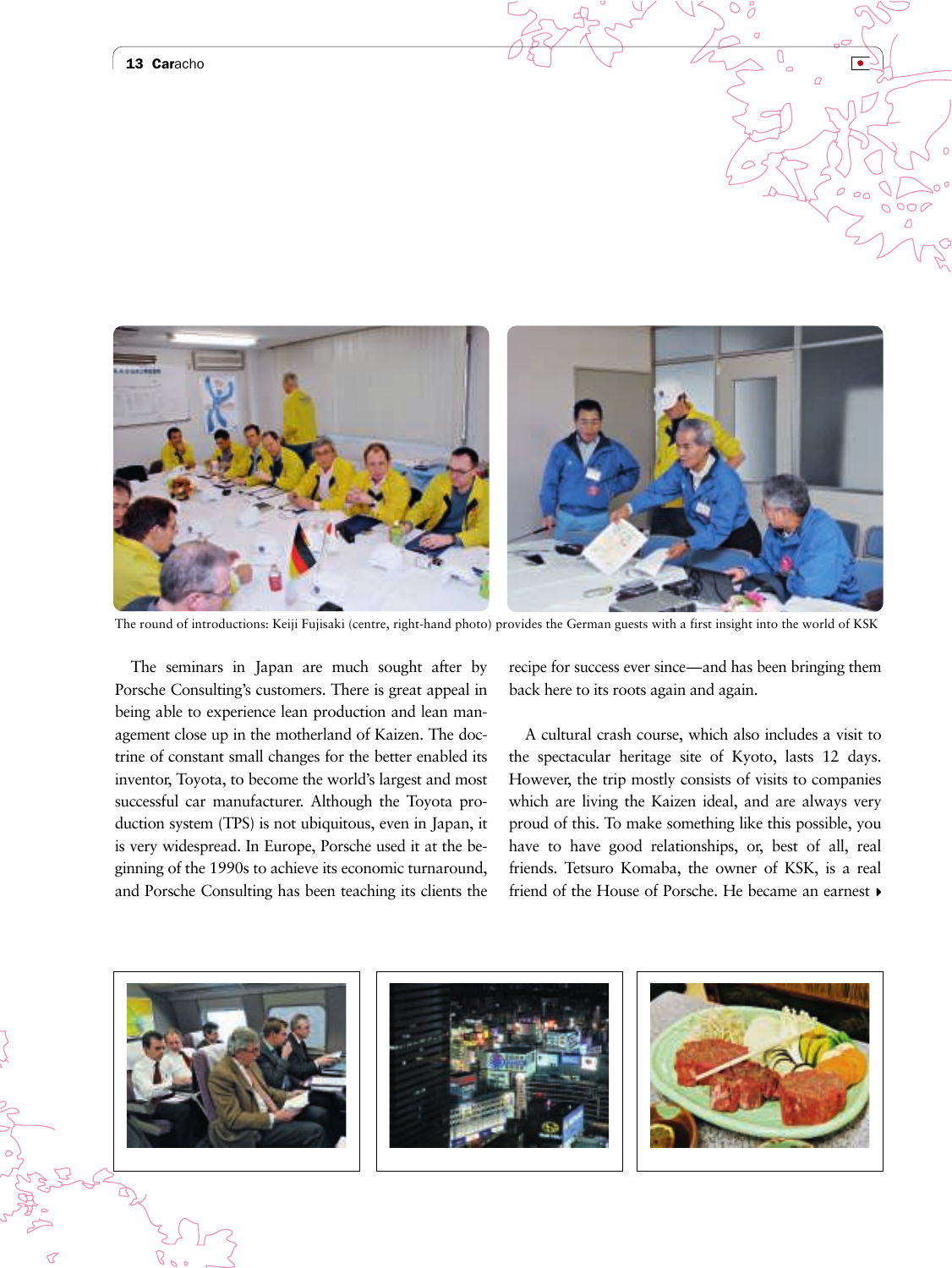

A factory visit: German experts cast a keen eye over Japanese production lines

Kaizen fan during his time at Toyota and subsequently, against his father's wishes, restructured his own family firm. Komaba is always striving for something new. His credo is "We want to do things that no one has dared to do yet." At KSK's parent plant in Tochigi, he had an analogue production line built with old machines in order to sharpen the five senses of his employees despite the existence of ultramodern production technology. At the Hokkaido plant, KSK receives guests constantly in order to demonstrate Kaizen to them and also teach it at workshops. "New ideas from outside revitalize Kaizen," says Tetsuro Komaba. "When people who pursue the same ideas come together, there should be no secrets."

On this occasion, the guests from Germany were of particular interest to the Japanese. Benteler has more than 21,000 employees at 150 sites in 34 countries. In 2005, the Paderborn-based company had a turnover of far in excess of five billion euro, 70 per cent of which was earned outside Germany, and 72 per cent of which was accounted for by automotive engineering alone. Other divisions include Steel/Tube and Distribution and Purchasing. Consequently, the group was a diverse mix of people. It included specialists from the Steel/Tube and

Automotive engineering divisions, and was enriched by employees from the USA, Spain and Brazil. In the words of Norbert Bergs, "We want to see things here which we can use to convince our colleagues at home that Kaizen is necessary."

The first impressions gained at the KSK Hokkaido plant made the visitors want to see more: the perfect visualization of the work at virtually every piece of machinery, clarity and transparency in the ever-changing architecture. The production lines are called Himawari (sunflower) and Nanakamado (the mountain ash which is typical of Hokkaido) because (as Komaba puts it) "after all, plant names are a lot more pleasant than just numbers". The subsequent sandwich training served as an illustrative "just in time" simulation: First of all, KSK members produced four types of sandwich using the conventional performance-orientated production method. This resulted in high levels of stock between each production stage and a long storage time for the finished products—not exactly ideal for a sandwich. Production was optimized in several steps "without large investments" and with a mix of high-tech and simple methods—ranging up to interlinked processes using new A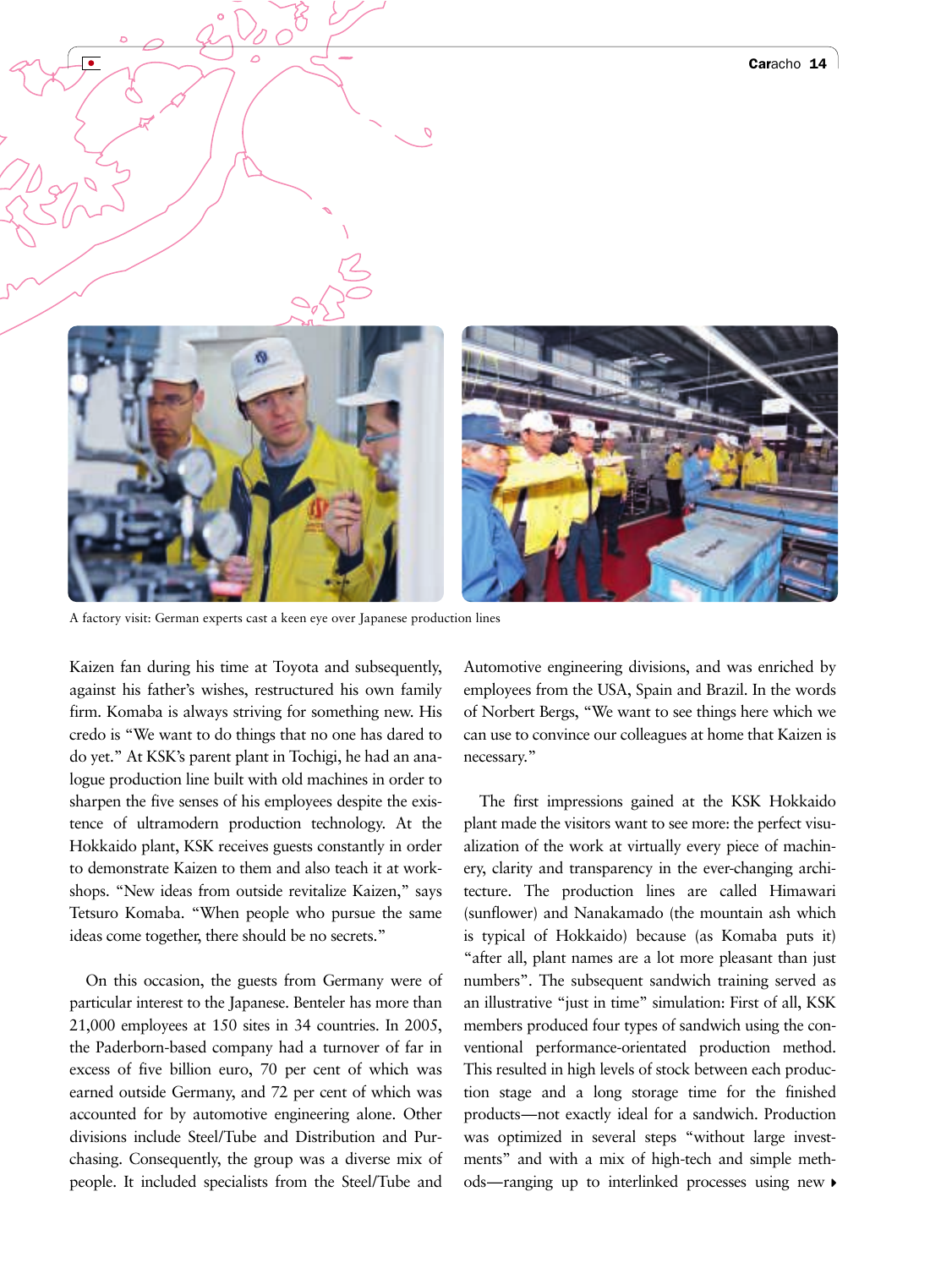

"The hungrier you are the better you work": Sandwich training along with reorganization measures as an illustrative "just in time" simulation

 $\boxed{\bullet}$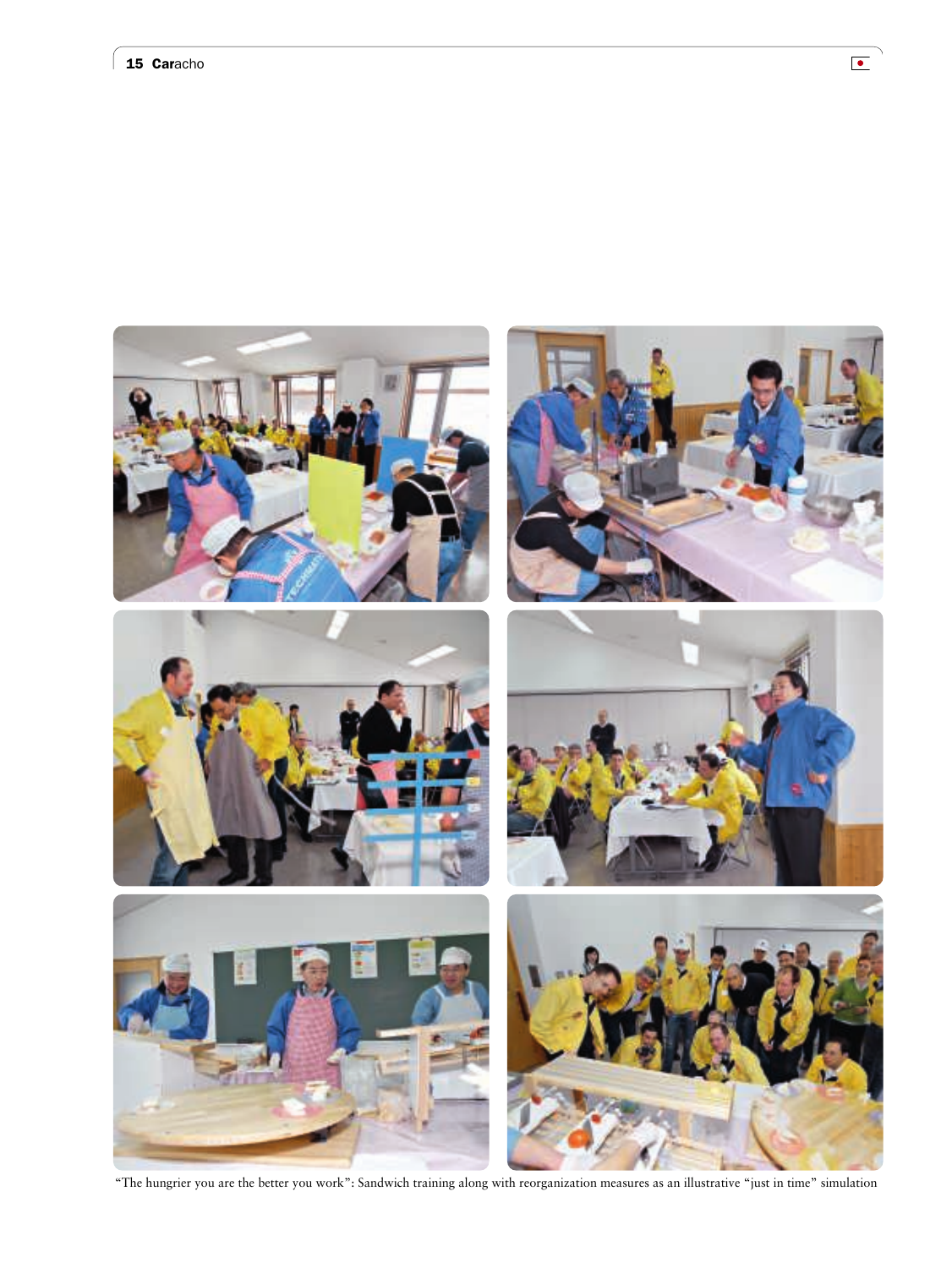

Norbert Bergs thanks Tetsuro Komaba—and then it's time to say goodbye

working materials and kanban control, which monitors supplies directly via customers' consumption. Jokingly, Komaba declared that the recipe for success in the Kaizen exercise, in which the German guests also energetically buttered bread, was "The hungrier you are the better you work."

 $\circ$ If the practical visual instruction component was aimed at the stomach, the task on the chaku-chaku line the following day was more likely to upset the stomach. After the line had been analysed with the aid of a standard work combination sheet (see the following article),

fierce discussions about the proposals for improvements began, an intensive exchange of views which continued late into the evening in the restaurant.

This heightened the surprise the next day: at 12 o' clock, high noon, the KSK production line was already running at high speed again—quite accurately adapted to the proposals put forward by the Benteler tour group. The objective had been attained.

The guests' joy about this was exceeded by their surprise at the Japanese approach. In the words of Dr Klaus

 $\bullet$